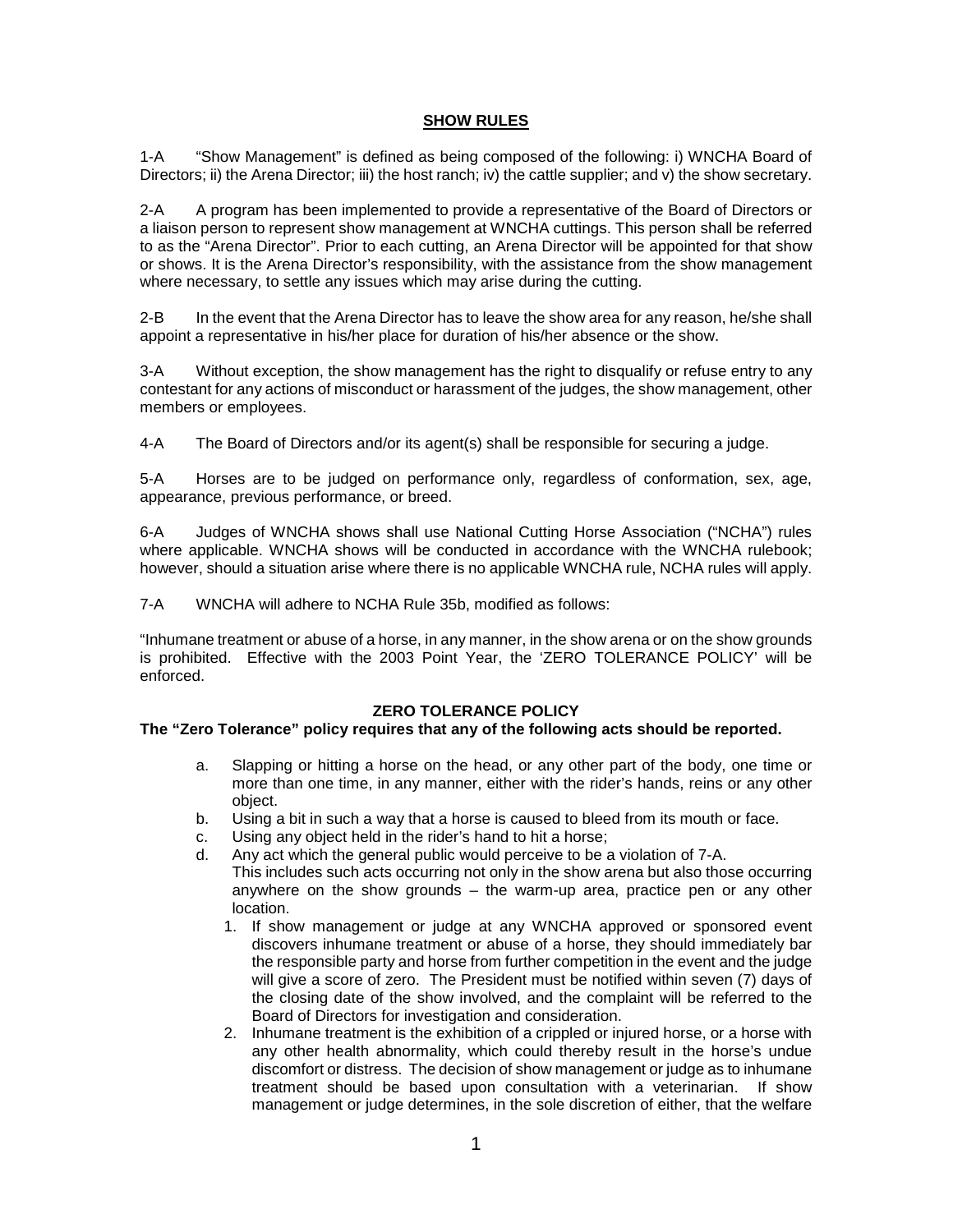of the horse requires immediate action, and a veterinarian is not available, show management or judge may implement any action allowed by this rule.

- 3. Abuse includes excessive jerking, cueing, whipping, slapping, use of lip wire or similar device, or any other act intended to cause trauma or injury to a horse. Any act of abuse, or intent to abuse a horse, in the show arena or on the show grounds, which could also potentially endanger the safety of other persons or animals will be dealt with in the strongest manner as provided by sub-section 5 of this rule.
- 4. Administration of injectable or oral medications or possession of any drug paraphernalia while in the show arena, practice arenas, alleys leading into the arenas or any other public areas of the show grounds is strictly prohibited unless administered in a life-saving situation. Any member observing activity that violates this rule should immediately report such conduct to show management.
- 5. The President shall counsel any individual who has violated Show Rule 7-A. Any subsequent infraction of this rule will result in loss of all points earned for year-end awards and/or membership in the Association.

#### 8-A 1. WNCHA will adhere to NCHA Judging Rule 16 through section c., modified as follows:

"Horses must be ridden with a bridle having a bit in the mouth or with a hackamore. All bridles on horses must have split reins. A bridle shall have no nose band or bosal and hackamores shall be of rope or braided rawhide with no metal parts. Braided rawhide balls across the horse's nose are not permissible. A judge must be able to freely pass two fingers between the hackamore and muzzle completely around the horse's nose. Choke ropes, tie downs, wire around the horse's neck, nose, or brow band, tight nose band, quirt, bat or mechanical device giving the rider undue control over a horse will not be permitted in the arena. Wire of any kind and on any part of the curb device is not permissible. Leather curb straps or curb chains must be at least 3/8 of an inch in width and must be attached to the bit by nylon string, nylon straps, or leather straps. Decorative knots, rawhide balls or tassels are not permitted on curb devices. Breast collar may be used, no portion of which may pass over the horse's neck. Breast collars attached to the swell of the saddle on competing horses will be considered illegal. Chaps and spurs may be worn. A competing horse's tail cannot be tied in any manner which would restrict movement of the tail. *This includes braids, knots, wires, or any device or mechanism causing deadening or restriction of the natural movement of the tail.* Any time a contestant is guilty of an infraction of this rule or any part therein, he shall be disqualified. A judge has the right to have a contestant report to him if he is suspicious of any infraction of Rule 8-A.

- a. All horses must comply with Rule 8-A while in the arena.
- b. Any person horseback in the arena (both in and outside the working area) after the start of a WNCHA approved or sponsored event must wear western attire, including hats. The hat requirement may be waived, both in and outside of the working area of the arena, at outdoor shows in extreme weather conditions with the consent of both show management and the judge(s). Contestants must wear long-sleeved shirts with collars and buttons or snaps completely down the shirt front. Tank tops, T-shirts, and all types of sweatshirts are not permissible. Sweaters may be worn over an appropriate shirt. Long sleeves must be worn rolled down. Under the advance approval of show management, safety helmets are permissible in place of a western hat.
- c. Cell phone use will not be allowed in the working area of the arena.
- d. There shall be no alcoholic beverages allowed in the show pen.
- e. No person may show in the WNCHA while intoxicated.
- f. Infractions of rules 8d and 8e may result in fines and/or disqualification as per NCHA rules.
- g. Rule 8-A shall become effective one (1) hour prior to the published starting time of WNCHA cuttings."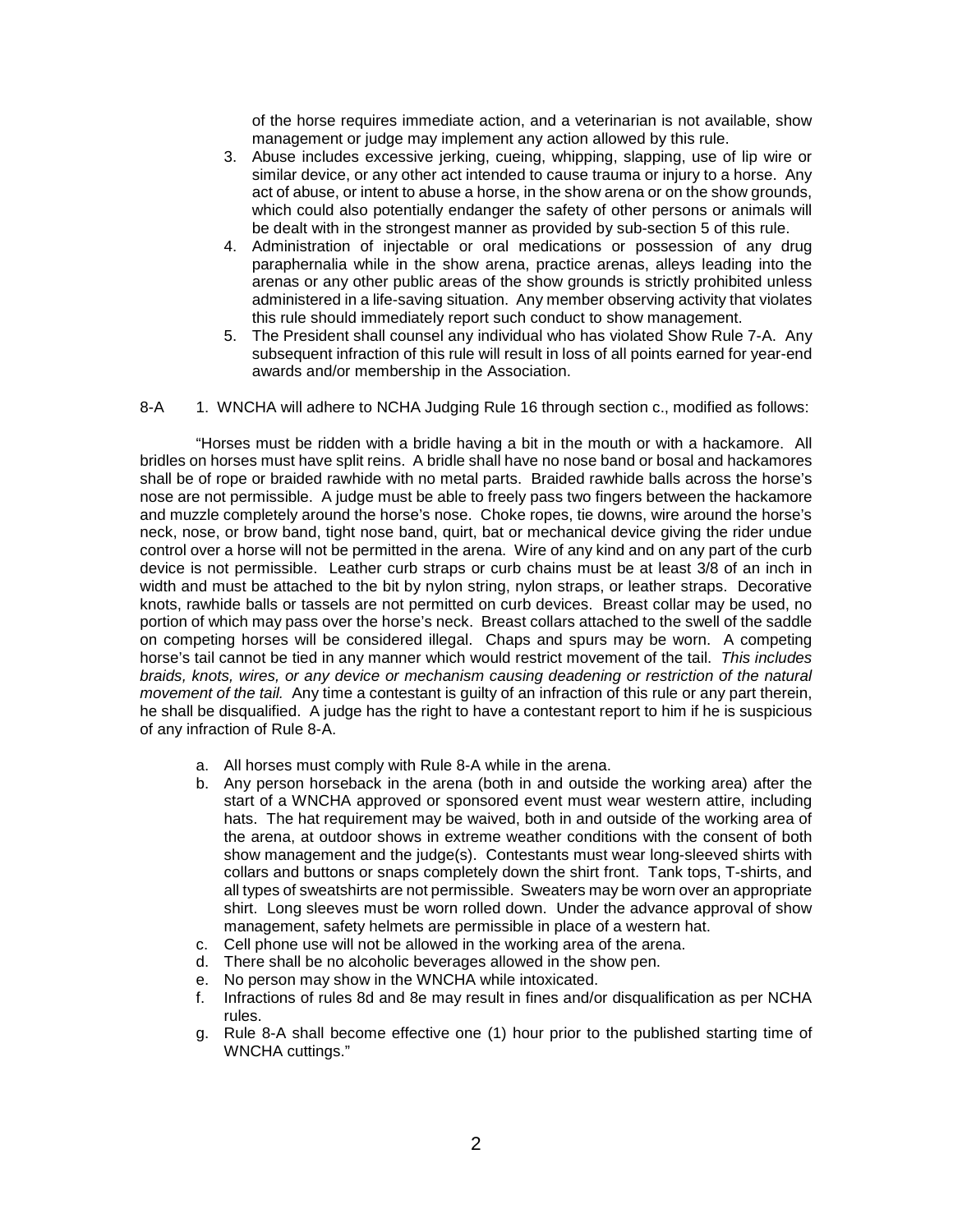2. The Board of Directors and/or its agent(s) will instruct the Arena Director as to the amount of time allowed a horse from the time it's called until it must show. The "Two Call Rule" shall be strictly enforced with two calls within one minute at the gate being enforced.

3. During the practices, after main classes, the show arena will function within the same rules as a designated arena. The Zero Tolerance Policy remains in effect at all times. Helping horses will not be excluded from the above rule exception during practices.

4. Contestants are limited to a maximum of four (4) helpers.

5. If a member of the Board of Directors or the duly appointed Arena Director witnesses a violation of the above rule, they must issue a verbal reminder to the person committing the violation.

- 6. Violation of this rule shall result in:
	- a. First offense verbal reminder
	- b. Second offense at show management's discretion, disqualification and/or entry refusal

7. A contestant may use an electronic hearing device at the discretion of the Arena Director. If a complaint or protest arises in connection with the user's degree of hearing impairment, such complaint or protest will be brought before the Board of Directors for further investigation and/or resolution

9-A A judge (or judges) shall present in writing any grievance that may be raised against contestants or shows to any officer, director, secretary or representative of WNCHA at the time of the grievance, and his/her case will be reviewed by the Board of Directors. The Board may enforce such penalty as they see fit for any infraction of the rules.

10-A A contestant or other person shall make no comment, either positive or negative, within a judge's hearing regarding any exhibition of a cutting horse during a cutting event. A contestant shall not talk with the judge, beyond the exchange or normal greetings, during a show, nor shall a contestant discuss with the judge any prevision scores, events, or related happenings during a show or for thirty (30) days following the show.

11-A Any complaint or protest by a contestant as to any rules must be brought to the President within seven (7) days of the closing date of the show involved. Such complaint or protest will be referred to the Board of Directors for investigation and consideration after which a decision will be rendered. If the complaint or protest is found to be justified, the Board may enforce any penalty as it sees fit.

12-A A judge fee of a minimum of \$250.00 shall be paid per show. A judge will be paid an additional \$1.50 for every entry over one hundred (100), plus lodging, meals, and mileage at the published state rate.

13-A The show secretary will be paid a \$150.00 flat fee per show or \$1.00 per work per show, whichever amount is higher. The announcer will be paid a \$75.00 flat fee per show, or \$.75 per work per show, whichever amount is higher. Whenever the show secretary or announcer is required to stay overnight because of a show, they will be paid for their lodging and mileage at the published state rate.

14-A The WNCHA will assess a \$30.00 to \$35.00 fee for office per entry. This fee will defray the cost of awards, staff expenses, and administrative and organizational costs. Cattle charges will be added to the office fees to cover cattle, feed and/or hauling. This fee is per WORK, with each work receiving two head. The fee is based on the current market rate and may vary with each show, with contributing factors such as, fresh cattle, re-run cattle or supplier's special needs. When negotiating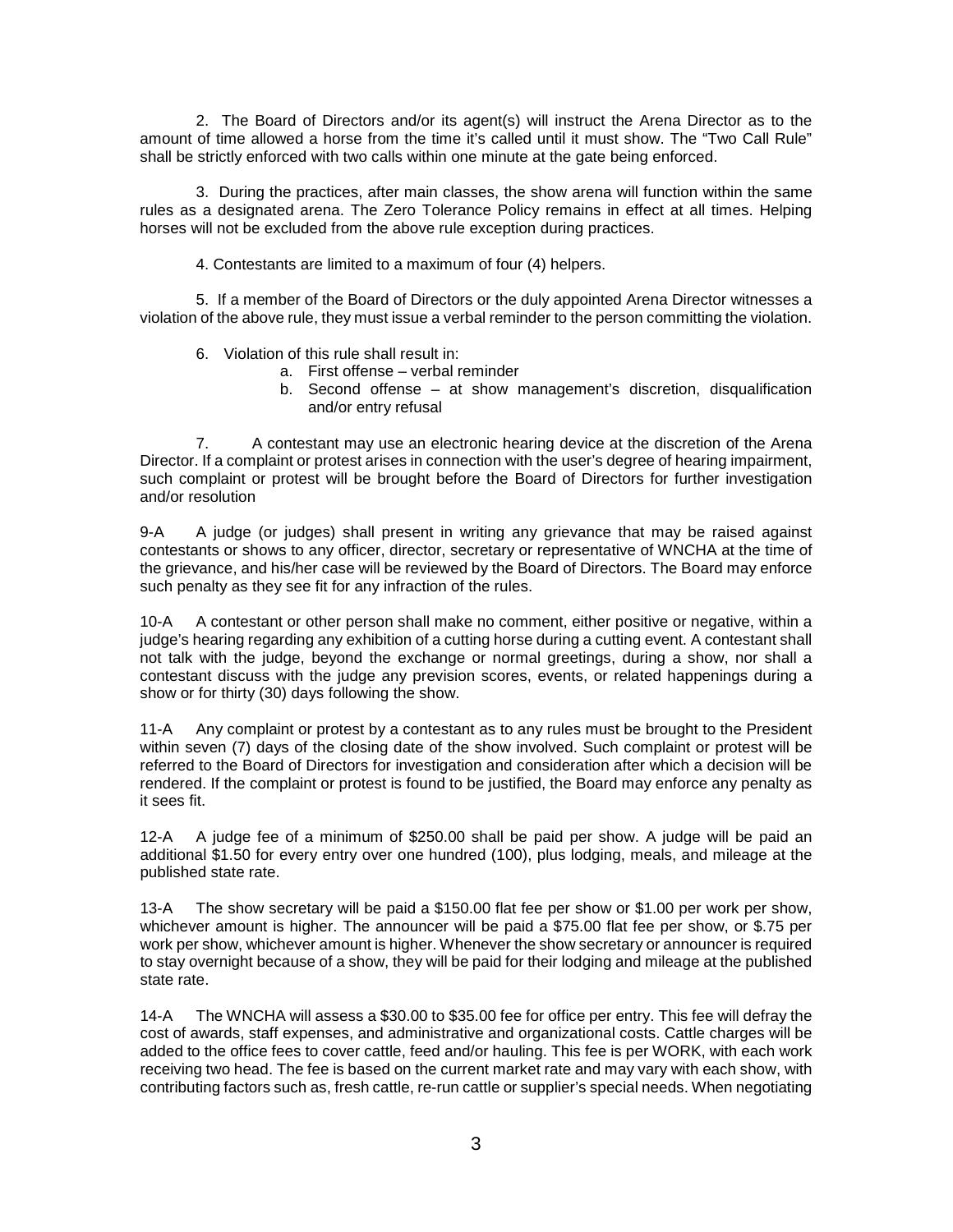or assigning cattle fees, the Board should always take in consideration the financial needs of our club and its members to ensure quality and well attended shows.

15-A Once a horse is in the draw for a class, no money will be refunded if the horse is scratched, with the only exception being an extreme emergency as determined by the Board of Directors.

16-A Any check returned to WNCHA for any commitment will immediately suspend that member from any and all association privileges (awards, entry, etc.) until the debt has been paid with cash, a cashier's check, or a money order with the current bank charges included. The member will be first notified by telephone and/or email and given a chance to make the check good within seven (7) days. If the check has not been made good within (7) days of the original notice, a letter will be sent by certified mail, return receipt requested, that his/her check has been dishonored by the bank. A \$25.00 handling fee will automatically be charged to cover the expenses incurred through the bank, telephone calls, mailing, and other time and expenses spent to collect the outstanding debt.

That member shall pay any entry fees, qualification fees, practice fees, and/or membership dues by cash, cashier's check, or money order for the remainder of the year.

If the returned check is not made good within a two week period following the initial phone call an/or email notification, all points will be forfeited for the event that was paid for by the dishonored check.

Checks outstanding after thirty (30) days following notification will be turned over to the Board of Directors for further action. Actions may include, but are not limited to, suspending the member indefinitely and forfeiture of all points for the entire show year and possible legal action by a court of law.

If a member continues to write dishonored checks in the following show year, that member may be required to pay with cash, a cashier's check, or money order for as long as he/she continues to be a member.

17-A A person shall not enter the show area or practice pen or show a horse until a liability waiver has been signed and a check or cash for entry fees has been posted with the show secretary.

18-A WNCHA will have a set show schedule. The order is as follows: Open, Open Non-Pro, 25,000 Novice, Youth, 25,000 Novice Non-Pro, 5000 Novice, 5000 Novice Non Pro, 750 Novice, 500 Novice Non-Pro, 2000 Limit Rider, Ladies, 1000 Non-Pro, and Ranch Class.

19-A The Youth class shall run as the fourth class of the day, exceptions of this may occur with cancellations or combining of classes. The Ranch Class will always be the last class of the day.

20-A Age of Youth: The age of the youth on January  $1<sup>st</sup>$  of the current year shall be maintained throughout the entire year.

21-A An unjudged 5-minute work (practice work) has been added to the end of each class on a first come, first served basis (time permitting). Practice works are open to all horses. These works must be pre-entered. The cost per practice shall be based on current cattle prices. Excessive training or abuse of a horse or cattle shall terminate the practice work with no refund of money. Training devices allowed.

22-A A pre-entry is required for the first three (3) classes and all practice works of all shows. Entries must be called or emailed in to the show secretary by 8:00 PM of the *Thursday* preceding the show. Entries for the remainder of classes must be made by Friday or Saturday, the day prior, at 4 PM. Entries will be considered late if taken after 4:00 PM during a show unless authorized by show management and the show secretary.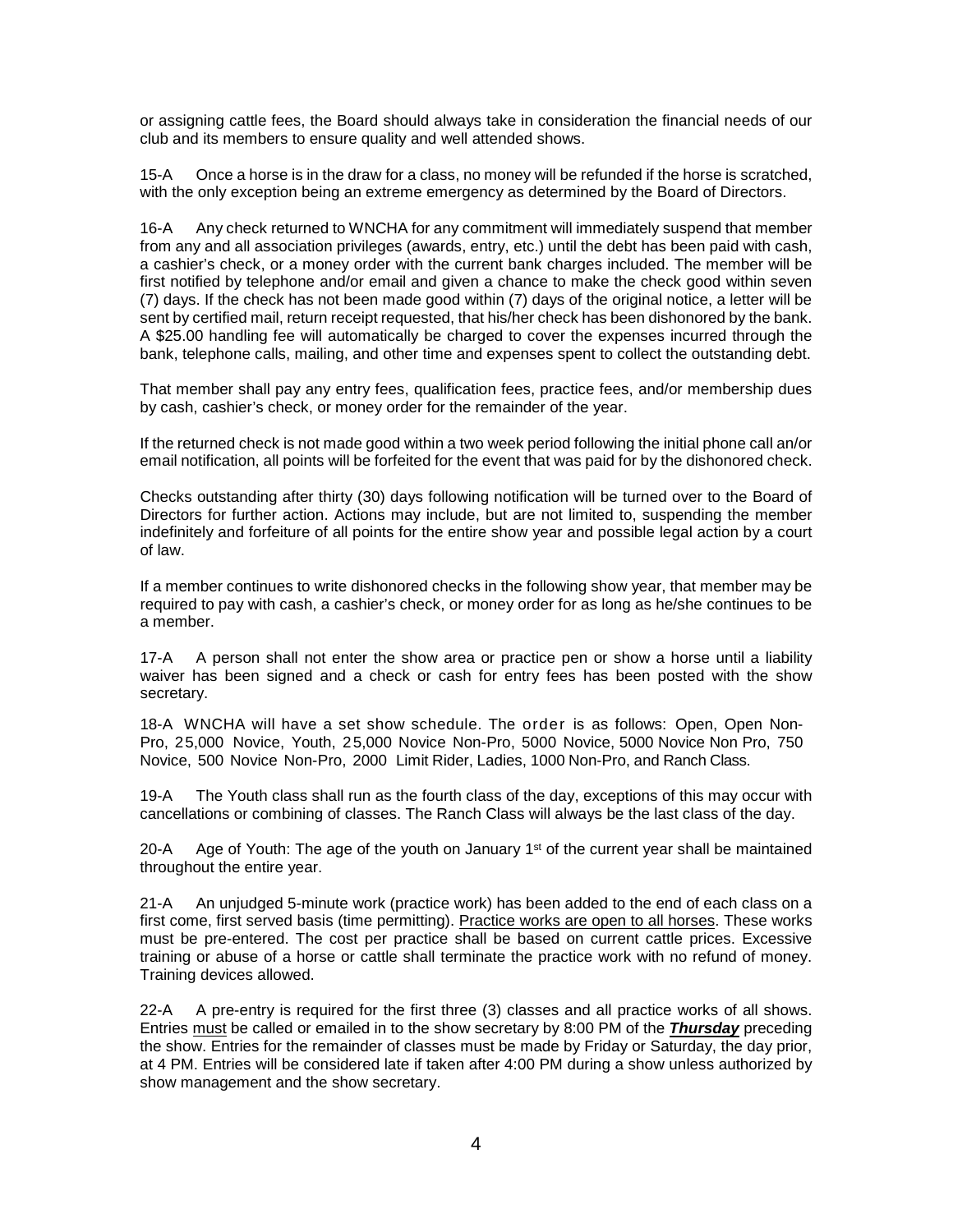23-A Some shows may have MANDATORY PRE-ENTRY FOR ALL CLASSES WHEN CATTLE MUST BE ORDERED AND SHIPPED. This will be clearly advertised in show flyer. For these types of shows, if a member has entered and cattle have been ordered, a cattle fee will be charged for the cancellation.

24-A Late entry fees may be charged a late entry fee of \$5.00 per work. If the late entry rule is to be in affect it will be predetermined and published on show "advertising". Each show may vary bases on the cattle situation and availability of cattle take into account.

25-A Late entry, after the draw, will be added to the bottom of the draw with cattle added on to meet those entries, if available.

26-A Show management has the privilege of canceling or combining any classes as long as class order is maintained. Classes may be cancelled during a show due to circumstances beyond show management's control except in the case of lack of entries. These cancelled classes shall be made up at the next scheduled show. The Board will cancel any class that does not have three (3) or more entries. NOTE: this rule does not apply to the Youth classes.

27-A The first rider in each set is responsible for having his/her help and cattle settler ready to go as soon as the new cattle enter the show pen. There will be a 15-minute limit imposed on the settling of the cattle. Any additional time required shall be at the decision of the Arena Director.

28-A In the 500 Novice Non-Pro class, two hands on the reins shall not constitute an automatic three (3) point penalty; however, a horse being ridden with only one hand shall have precedence over a horse being ridden with two hands. NCHA judging rules shall apply, however, penalty points shall be assessed at the judge's discretion to place the class. The purpose of the 500 Novice Non-Pro class is to give non pro exhibitors a place to show and develop young cutting horses as that they can graduate up through the classes of WNCHA. Credit should always be given to exhibitors who attempt to show one handed and on a loose rein even thought a two handed correction will not receive a three (3) point penalty. This class is not a reined cow horse class and should not be judged as such. Credit should be given to the horse that works on his own with minimum assistance from the rider over a horse that is handled through every turn.

29-A The Ranch Class is designed to be an introduction into the cutting world for a new horse or new rider. Open to any horse or rider. No earnings limit on the horse or rider or age restrictions. Rider does not have to own the horse. The horse may only show one time per class. Not martingales or training devices allowed. Rider may use two hands on the reins only if using a NCHA approved smooth snaffle bit or bosal. Riders using any approved shank bit will be limited to using one hand on the reins. Use of the second hand on the reins will be penalized according to NCHA rules (3 points penalty per occurrence). Rommel reins are acceptable in this class. No points will be deducted for normal reining, but excessive pulling or jerking will result in a one point penalty per offense. NCHA judging rules shall apply, however penalty points shall be assessed at the judge's discretion to place the class. Please do not abuse the integrity of this class, this class is an entry level class for beginner riders, unfinished cutting horses, reined cow horses, ranch horses and those that do not cut or are learning to cut. Horses that do not fit these criteria will be removed from this class. To qualify for WNCHA Year-End awards, rider and horse must follow the attendance guidelines. Points will follow the horse. No points will be awarded for the saddle series or top ten/five.

30-A An unjudged 5-minute work (practice work) has been added to the end of each class on a first come, first served basis (time permitting). Practice works are open to all horses.These works must be pre-entered. The cost shall be \$50.00 per practice. Excessive training or abuse of a horse or cattle shall terminate the practice work with no refund of money.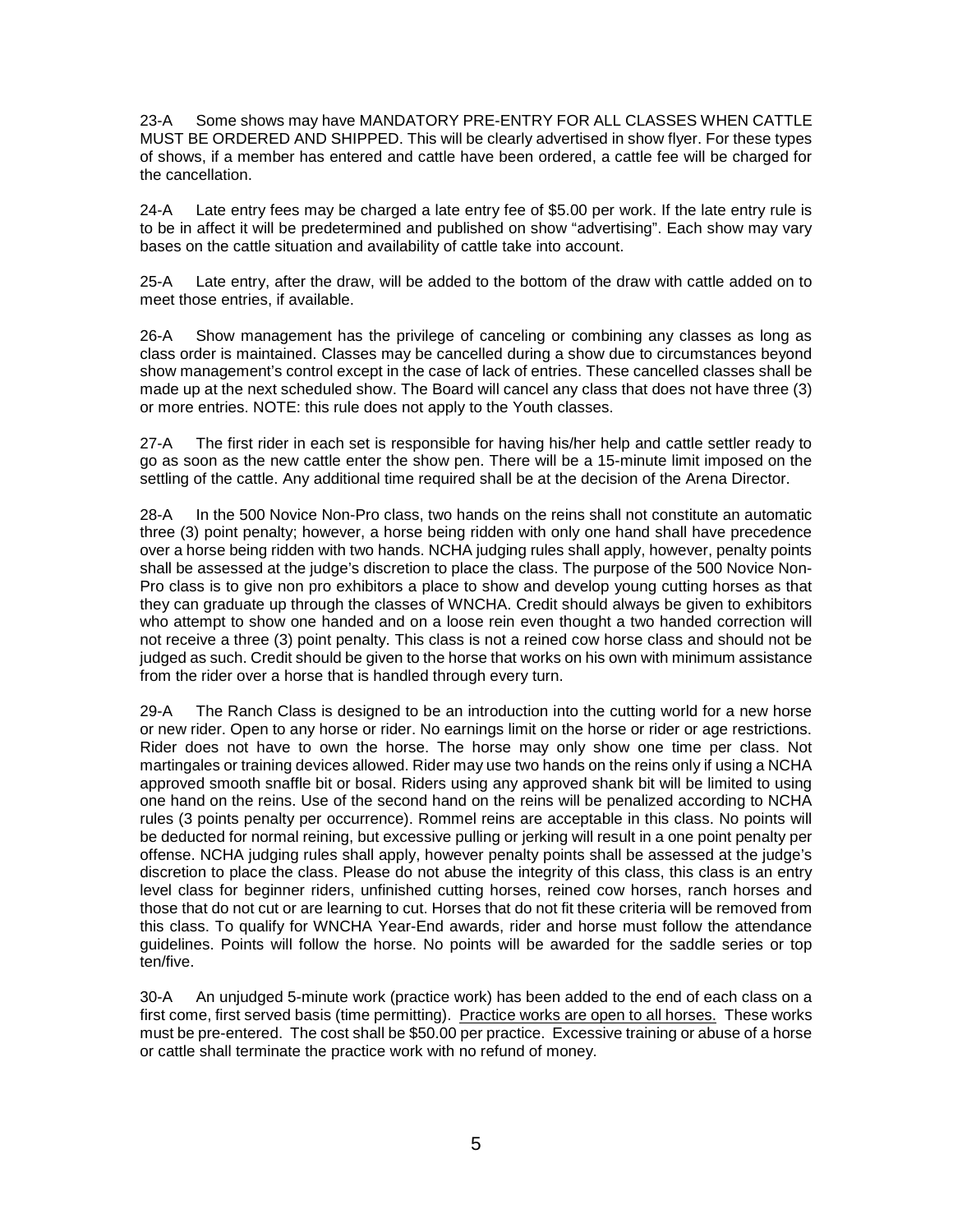31-A Pre-entry is required for the first three classes and all practice works of each show. Entries must be called or emailed in to the show secretary by 8:00 PM of the *Thursday* preceding the show.

32-A No entries will be taken after 4:00 PM during a show unless authorized by show management and the show secretary.

33-A Show management has the privilege of canceling or combining any classes as long as class order is maintained. Classes may be cancelled during a show due to circumstances beyond show management's control except in the case of lack of entries. These cancelled classes shall be made up at the next scheduled show. The Board will cancel any class that does not have three (3) or more entries. NOTE: This rule does not apply to Youth classes.

34-A The first rider in each set is responsible for having his/her help and cattle settler ready to go as soon as the new cattle enter the show pen. There will be a 15-minute limit imposed on the settling of the cattle. Any additional time required shall be at the discretion of the Arena Director.

35-A An exhibitor may enter two or more horses per class; however, in the Open Non-Pro, the 500 Novice Non-Pro, the 25,000 Novice Non-Pro, the 2000 Limit Rider, the Ladies, the 1000 Non-Pro, and the Youth, the rider must declare, before the class, which horse is being ridden for points. If a horse is not declared, all horses shown by the exhibitor will lose any points earned in said class.

36-A No two (2) riders may show the same horse in the same class on the same day with the exception of the 2000 Limit Rider, Ladies, and Youth.

37-A Riders are ultimately responsible for showing a horse in its correct class, and are strongly urged to verify the correct class with WNCHA, Pacific Coast Cutting Horse Association (PCCHA), NCHA, Nevada Reined Cow and Cutting Horse Association (NRC&CHA) or any other organization that maintains earnings and/or points records.

38-A WNCHA suggests that helmets be worn by all youth participants.

# **PLEASE GO TO NEXT PAGE**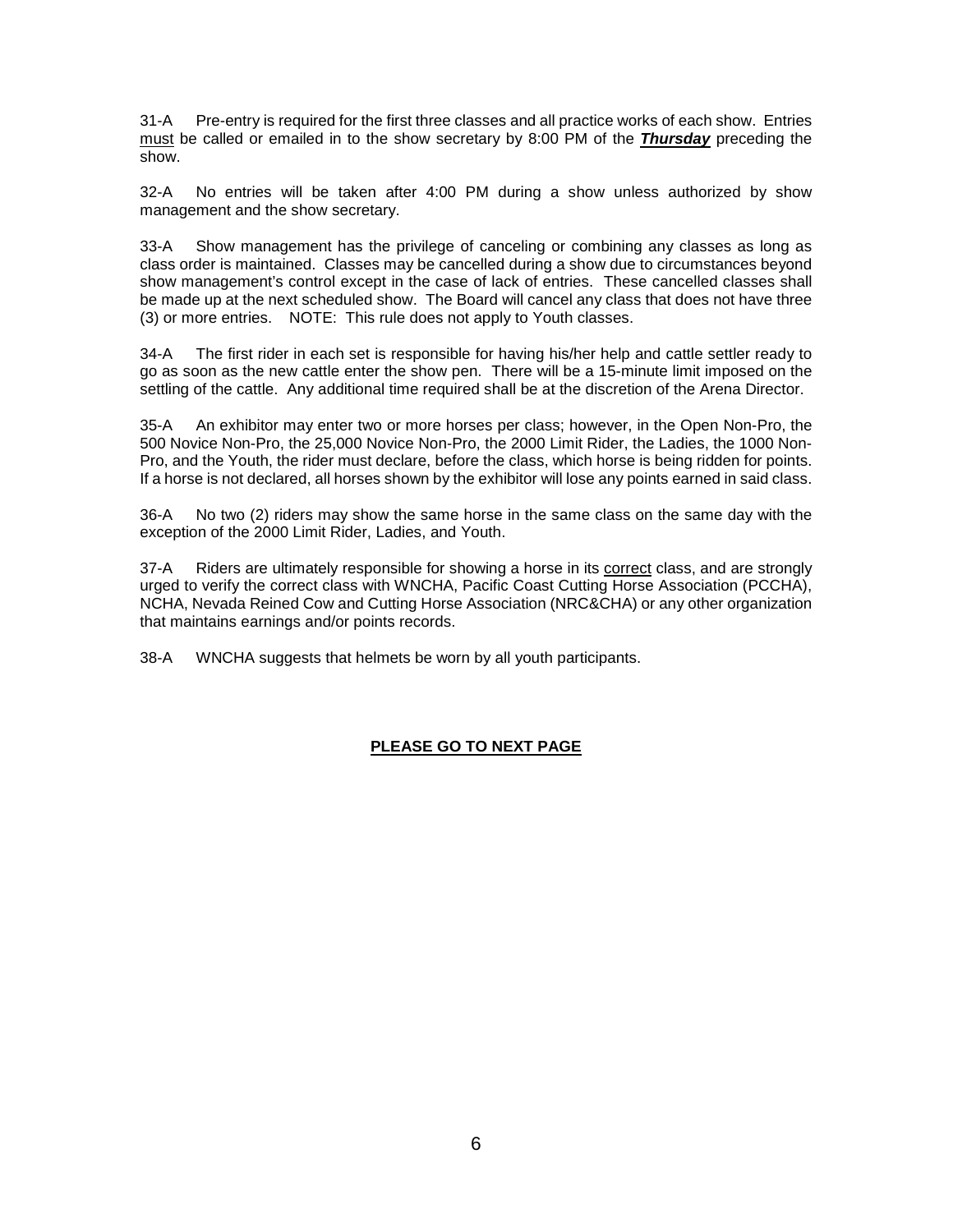# **CLASSES AND POINTS SYSTEM**

A horse may not show in any class lower than the one in which it has been qualified, declared or graduated to. (See Association Show Rule 37-A.)

The class and points breakdown is as follows:

| 0 – 500 points (horse)               | 500 Novice Non-Pro Class<br>(points accrue to both horse and rider - non-pro rider - must own horse)                                     |
|--------------------------------------|------------------------------------------------------------------------------------------------------------------------------------------|
| 501 – 750 points (horse)             | 750 Novice Class<br>(points accrue to horse)                                                                                             |
| 751 - 5000 points (horse)            | 5000 Novice Class<br>(points accrue to horse)                                                                                            |
| 5001 - 25,000 points (horse)         | 25,000 Novice Class<br>(points accrue to horse)                                                                                          |
| Less than 25,000 points (horse)      | 25,000 Novice Non-Pro Class<br>(points accrue to horse and rider – non-pro rider – must own horse)                                       |
| 25,001 points (horse)                | <b>Open Class</b><br>(points accrue to horse)                                                                                            |
| 2000 point or money earned rider     | 2000 Limit Rider Class<br>(points accrue to horse and rider - any limit horse - rider can be trainer<br>or non-pro - need not own horse) |
| Open point class for ladies          | Ladies Class<br>(points accrue to horse and rider –any limit horse - need not own horse)                                                 |
| 1000 point or money earned rider     | 1000 Non-Pro Class<br>(points accrue to horse and rider $-$ any limit horse $-$ non-pro rider $-$<br>must own horse)                     |
| Open point class for youth           | Youth Class (ages 18 and under)<br>(any horse - need not own horse)                                                                      |
| Open point rider class               | Open Non-Pro<br>(points accrue to horse and rider – non-pro rider – must own horse)                                                      |
| Open point class for horse and rider | Ranch<br>(points accrue to horse - rider can be a trainer or non-pro -<br>need not own horse)                                            |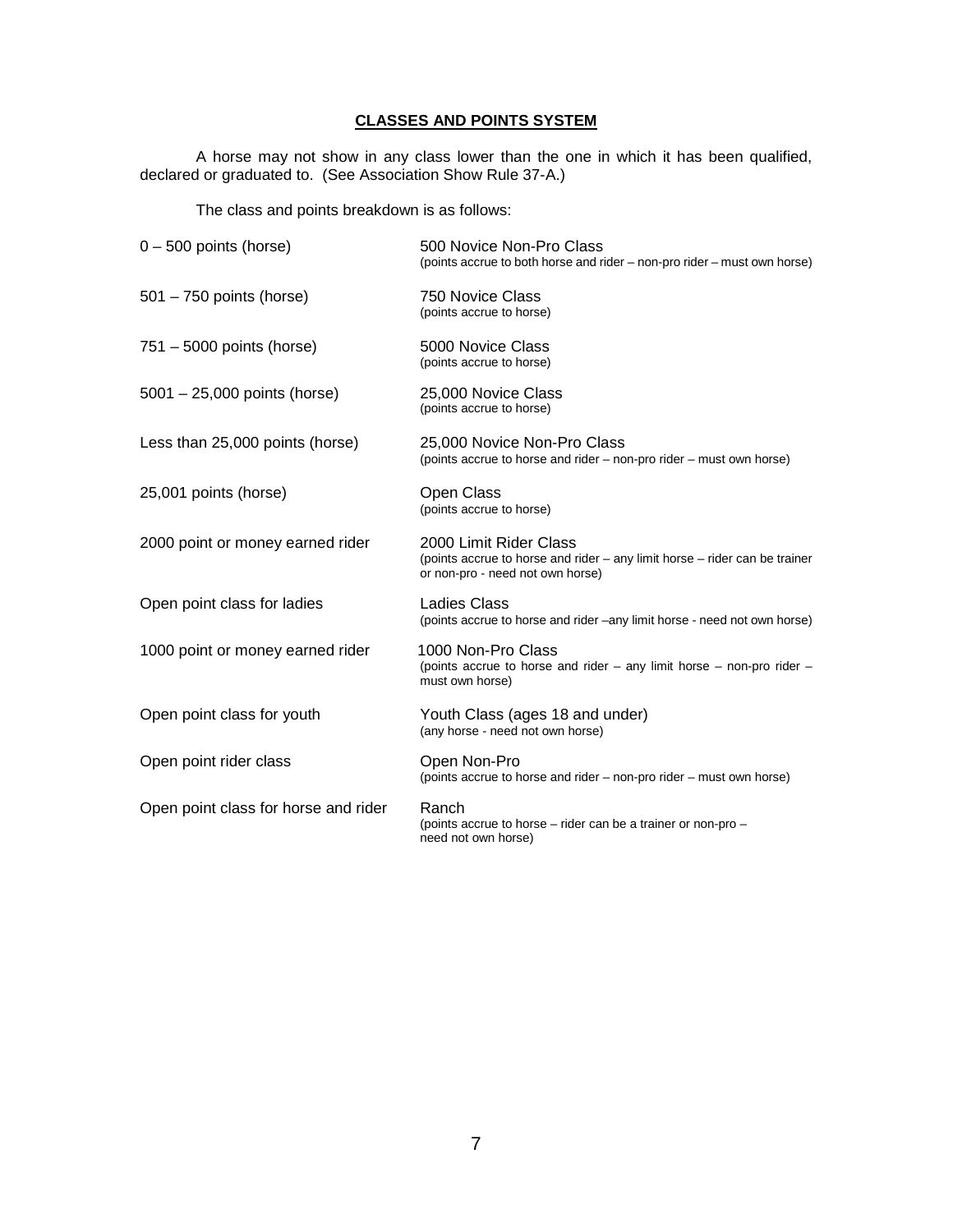#### **POINT RULES**

1-B Points for year-end awards are computed as follows:

OPEN Number of horses times 25 OPEN NON-PRO **Number of horses times 25**<br>25,000 NOVICE **Number of horses times 25** 5000 NOVICE Number of horses times 25 750 NOVICE **Number of horses times 25**<br>25.000 NOVICE NON-PRO Number of horses times 25 25,000 NOVICE NON-PRO 500 NOVICE NON-PRO Number of horses times 15 2000 LIMIT RIDER Number of horses times 15<br>
LADIES 1000 Non-Pro Number of horses times 15

Number of horses times 25 Number of horses times 15 YOUTH Number of horses times 15<br>RANCH Number of horses times 15 Number of horses times 15

Points will be divided as follows:

| Four or more entries | 40%, 30%, 20%, 10% |
|----------------------|--------------------|
| Three entries        | 50%, 30%, 20%      |
| Two entries          | 60%, 40%           |
| One entry            | 100%               |

2-B To be eligible for the year end awards program in any class, the horse/rider must show in at least 60% of the times the class was held. Horses/riders may show in multiple classes for the year end awards program. (NOTE: All works will be judged, with the exception of the practice works to be held at the end of each class.) YEAR END AWARDS ARE THOSE GIVEN TO THE TOP FOUR HORSES IN EACH OF THE TWELVE CLASSES LISTED ABOVE IN RULE 1-B. SEE RULE 10-B AND 11-B FOR INFORMATION ABOUT THE TOP TEN AWARDS AND SADDLE SERIES AWARDS.

3-B Horses or riders graduated out of any class in the PCCHA, NCHA, NRC&CHA, or any other association on the basis of money and/or points earned shall also graduate in WNCHA. For graduation purposes, money shall be converted to points, with the highest (money or points won in that calendar year) added to the previous lifetime points to determine graduation.

4-B A horse or rider has officially graduated from a class at the end of the calendar year when the points (earnings) from the current year are added to prior totals or assessments of base points, and exceed the maximum number of points allowed in that class. Classes exempt from this rule are the Youth, Open, Open Non-Pro, Ranch Class, and Ladies.

Points earned in the Ranch Class will only be used for circuit awards and year-end awards in that class.

5-B Professional cutting horse trainers may not show below the 750 Novice class. Exceptions: They may show in the 2000 Limit Rider class if they have not earned 2000 dollars or points at the beginning of the show year. They may show in the Ranch Class.

6-B Circuit awards are given for the rider/horse that has the highest points for class based on total points for both days. In the event of a tie, the rider/horse with the highest earned score will win. If the tie continues a coin will be flipped.

7-B In the event of a tie in show classes, points are combined for the place tied and divided equally among the horses involved. When there is a tie for Year-End awards and Top Five awards,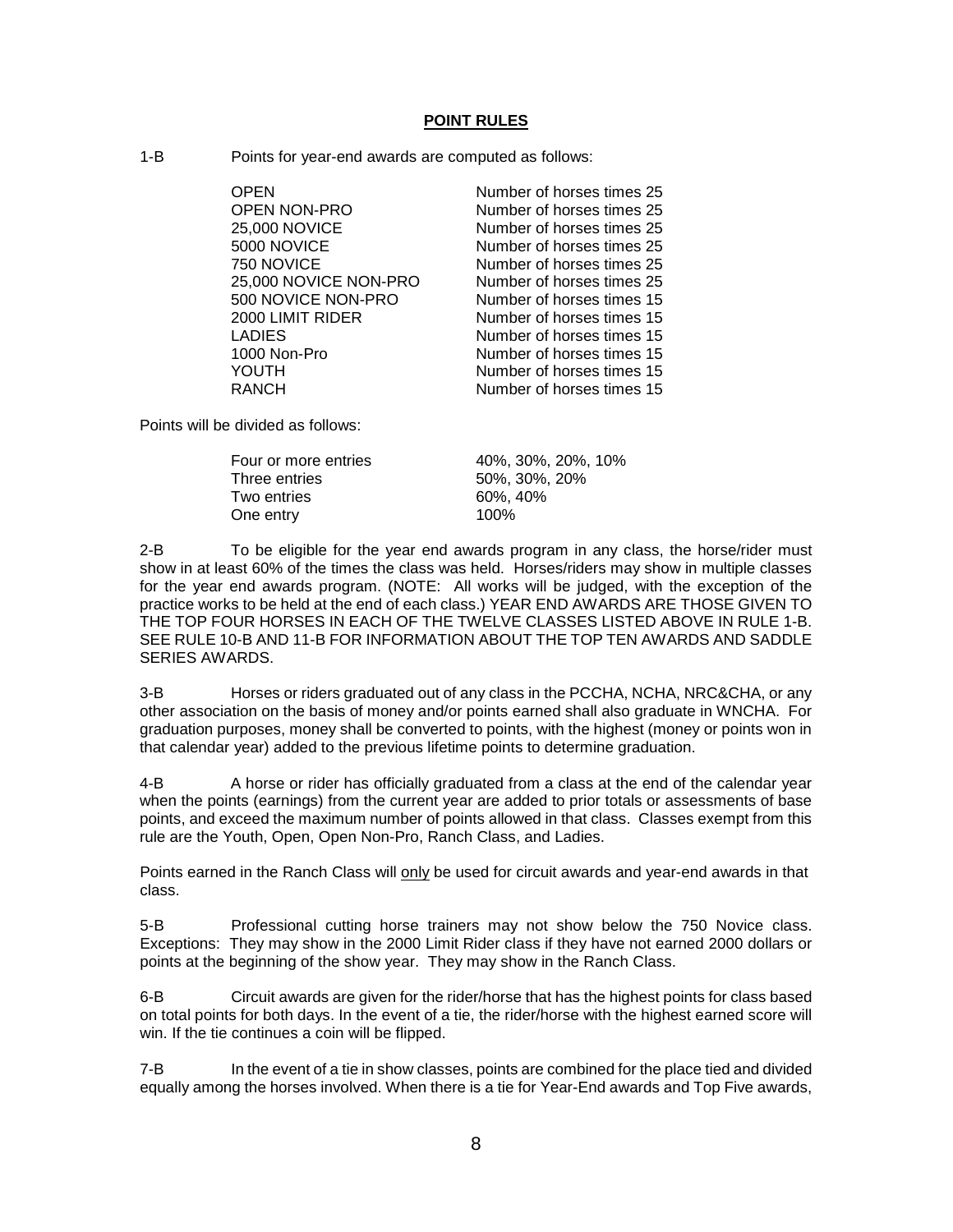duplicate awards will be presented. A tie for Open Saddle Series and/or Non-Pro Saddle Series will be broken using the highest total judge's scores.

8-B Any horse that is shown at a cutting horse futurity or derby will be qualified according to WNCHA rules, unless shown by a professional trainer. (See Qualification guidelines)

9-B Points earned in the class qualified shall count for Year-End awards. All points earned regardless of class shall count for graduation purposes. If a horse earns points in a lower qualification class than what the horse is qualified to show in, points earned will not count towards Year-End awards, but will count for graduation and lifetime earnings.

10-B All money or points earned regardless of location or entity, (novice, open, or non-pro) shall apply to the horse ridden for graduation. The Points Keeper may confer with the other points associations or the NCHA to verify earnings of horses and/or riders for qualifications and graduation.

### 11-B **Top Five Open and Toe Five Non-Pro**

Top Five awards will be computed from results of the following classes: 500 Novice Non-Pro, 750 Novice, 5,000 Novice & 5,000 Novice Non-Pro, 25,000 Novice & 25,000 Novice Non-Pro, Open and Non-Pro. Points will be computed on the basis of one point for placing in the class and one point for every horse that was defeated.

Points will accrue only to the class that the horse is qualified in, declared in, or graduated to. See Eligibility List posted on the WNCHA website for the current year. The class listed for each horse is the only class in which that horse can earn Top Ten Points.

Horses must place first through fourth in these classes to be AWARDED POINTS for Top Ten Awards. HORSES PLACING 5TH OR LOWER IN ANY CLASS WILL NOT RECEIVE POINTS TOWARD TOP TEN IN THAT PARTICULAR CLASS.

# **COMPUTATION EXAMPLE**

| NO. OF HORSES IN CLASS | 1st     | 2 <sub>nd</sub> | 3rd | $\Lambda$ th |
|------------------------|---------|-----------------|-----|--------------|
| 15                     | 15      | 14              | 13  | 12           |
| 11                     | 11<br>9 | 10              |     | 8<br>6       |
| 5                      | 5       |                 |     | o            |
| າ                      | 3       |                 |     |              |

THE TEN (10) HORSES WITH HIGHEST POINTS ACRUED AT YEAR END WILL BE PRESENTED OPEN TOP FIVE AND NON-PRO TOP FIVE AWARDS. IN THE CASE OF A TIE DUPLICATE AWARDS WILL BE GIVEN, SO THAT MORE THAN TEN (10) TOP TEN AWARDS MAY BE AWARDED IN ANY ONE YEAR.

Top Ten award points do not count toward lifetime or graduation.

### 12-B **High Point Horse and High Point Non-Pro Rider**

An award (saddle) will be presented to the high point horse for the show year. A breast collar will be awarded to the reserve high point horse. The high point horse award will be computed from the results of the following classes: 750 Novice, 5,000 Novice, 25,000 Novice, and Open. Before competing for the High Point Horse (Open) Saddle two classes from the list above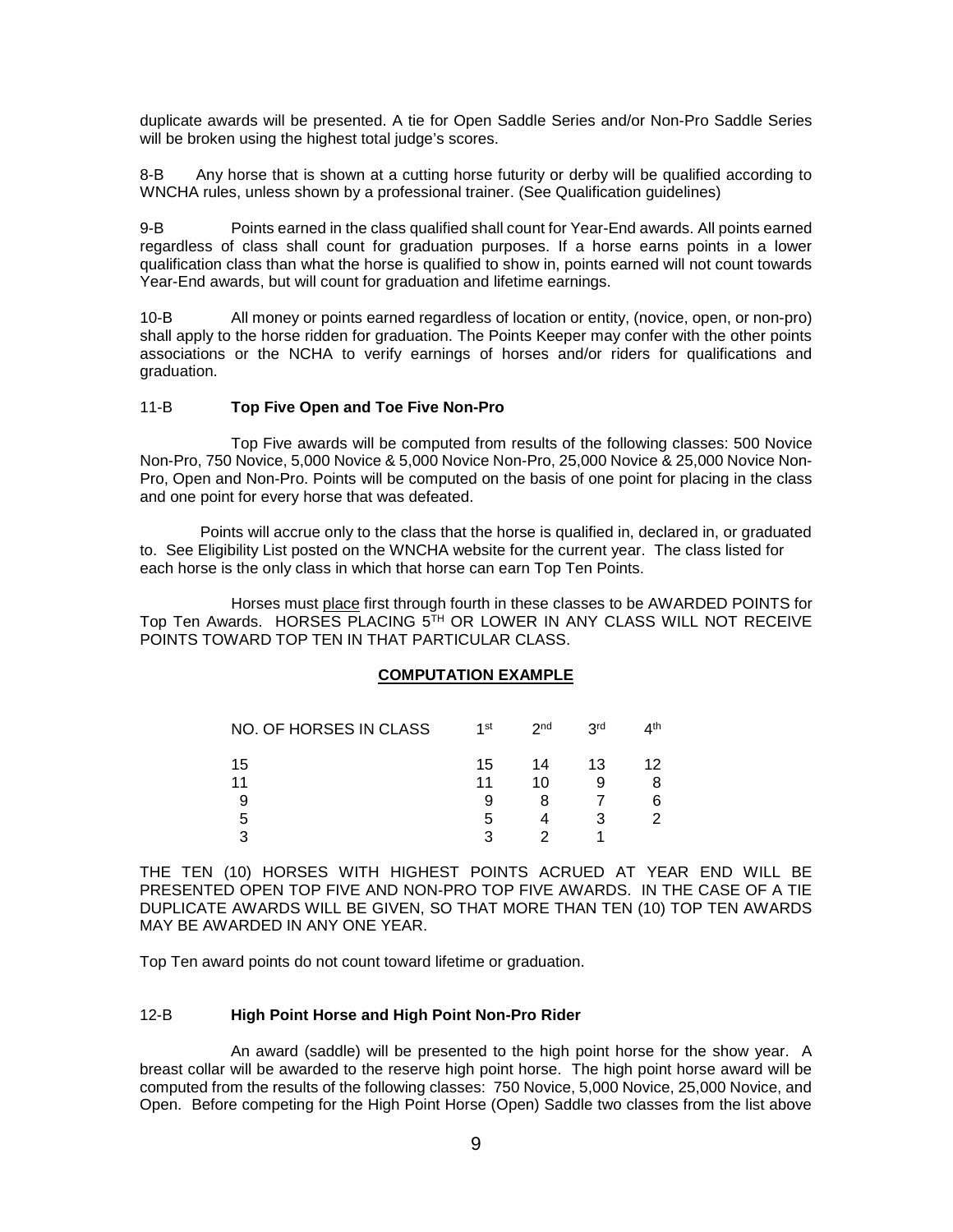must be declared as those counting toward High Point Horse. Points for the High Point Horse will be calculated as follows: 4 points for first place, 3 points for second place, 2 points for third place and 1 point for fourth place in the two classes declared.Points for the award will be computed on the basis of the most number of points won by any horse entered in any or all of these classes A HORSE MUST BE SHOWN IN AT LEAST 60% OF ANY ONE OF THE CLASSES LISTED ABOVE IN ORDER TO BE ELIGIBLE FOR HIGH POINT HORSE.

An award (saddle) will be presented to the high point non-pro rider for the show year. A breast collar will be awarded to the reserve high point non-pro rider. The high point non-pro rider award will be computed from the results of the following classes: Open Non-Pro, 25,000 Novice Non-Pro, 500 Novice Non-Pro, and 1000 Non-Pro. Before competing for the High Point Non-Pro Rider saddle two classes from the list above must be declared as those counting toward High Point Non-Pro Rider. Points for the High Point Non-Pro Rider will be calculated as follows: 4 points for first place, 3 points for second place, 2 points for third place and 1 point for fourth place in the two classes declared. Points for the award will be computed on the basis of the most number of points won by any non-pro rider entered in any or all of these classes. A RIDER MUST SHOW IN AT LEAST 60% OF ANY ONE OF THE CLASSES LISTED ABOVE IN ORDER TO BE ELIGIBLE FOR HIGH POINT NON-PRO RIDER.

# 13-B **Youth Awards**

For the youth class, first and second place awards will correspond with the first and second awards given in the other classes. Smaller identical prizes will be given to all other qualified youth contestants.

### **QUALIFICATION OF HORSES**

1-C A committee appointed by the Board of Directors will qualify horses.

2-C A fee of \$35.00 payable to WNCHA will be charged to qualify a horse which has not been declared to a specific class by either the owner or trainer. Any horse being shown for the first time at a WNCHA show must either be qualified or declared into a specific class. A horse may NOT be declared into the \$500 Novice Non Pro class. Each horse being shown in the \$500 Novice Non Pro class shall be qualified before a Qualification Committee for a fee of \$35.00. Any money won by a specific horse being shown for the first time at WNCHA must be declared, as it may have direct bearing on which class the horse is eligible for.

3-C Once a horse is qualified, it will remain in its qualification class until graduated on the basis of lifetime earnings or points. Horses shall graduate on January 1 of the year following the point (or money) earning year.

4-C Any horse that has been qualified may be declared to a higher class by the owner/rider before being shown. Said horse shall remain in this declared class until graduated on the basis of points or earnings.

Declaration to a higher class is the responsibility of the owner/rider. Declarations must be made to the show secretary before the show. Declarations may be made in person, by phone or by email to the show secretary.

If a declaration to a higher class is made after one or more shows, points earned in the higher class prior to the declaration will NOT count toward Top Ten. Declarations will not be retroactive. For declarations made after one or more shows, the show secretary will indicate the date of declaration on the eligibility list.

Once a declaration has been made the horse must remain in that class until they earn enough points to graduate to the next higher class See Rule 11B for more information.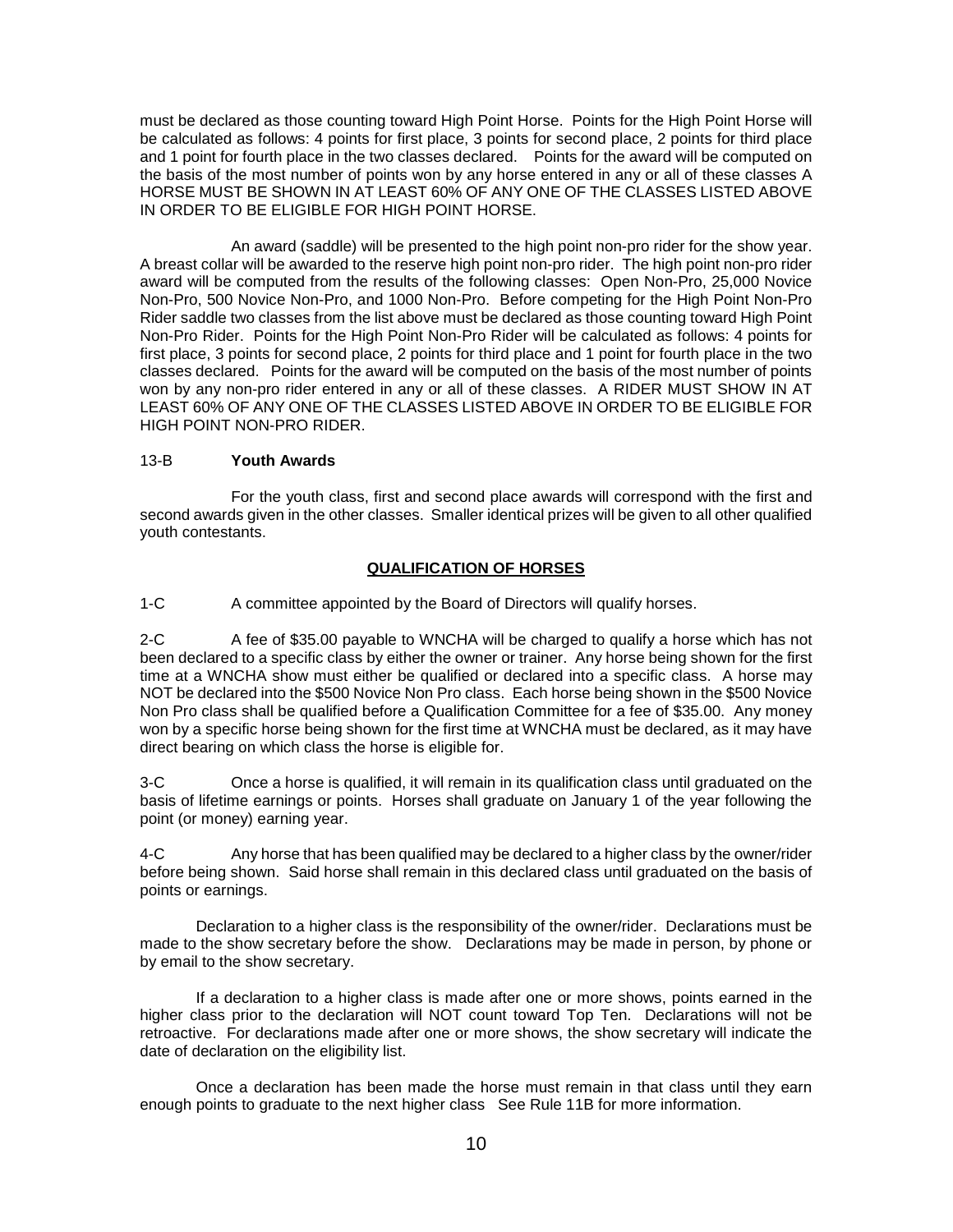5-C If a horse with points or money earned has been declared by the owner/rider in the 750 class or above, and the ownership of the horse changes, the new owner may request requalification from the Board prior to the new owner showing the horse in WNCHA classes. The horse may not be requalified lower than any lifetime total points and money earned by the previous owner.

6-C Any horse ridden by a professional trainer shall not have points earned by said professional count for year-end awards to a Non-Pro class; however, such points shall continue to count towards lifetime graduation.

7-C Anyone may refuse to have his/her horse qualified and declare his/her horse in the 750 class and above, depending on money (if any) earned.

8-C Lifetime points (earnings) as of January 1 of the current year will be considered when qualifying a new horse.

# **QUALIFICATION RULES**

1-Q All horses, once clear of the herd, will be worked on a loose rein throughout the duration of the qualification work.

2-Q Classification of horses:

500 Point A horse that is moving and stopping with the cow, but is in need of correction and may have to be two-handed.

750 Point A horse that works a cow correctly on its own.

### 3-Q **Requalifications**

- (A) The WNCHA Board of Directors will review all qualifications at the Board meeting immediately following the show qualified.
	- 1. The persons doing the qualifying shall sign all qualifications cards.
	- 2. Any comments by members of the qualifying committee regarding the level of qualification of a particular horse shall be written on the back of the qualification card.
	- 3. All qualification cards shall be available, on request, for the rider to review.
- (B) The Board of Directors reserves the right to reclassify any horse after the first three shows in which the horse is shown in its respective class regardless of the original level and/or date of qualification.
- (C) Any rider who feels that their horse was incorrectly qualified may request requalification at the next show. A minimum of two members of the qualification personnel must be different from the original members reviewing said horse. In the event that there are not enough members of the qualification committee present, the President or spokesperson for the qualification committee shall appoint a qualified person from the general membership. A \$35.00 requalification fee will be assessed.